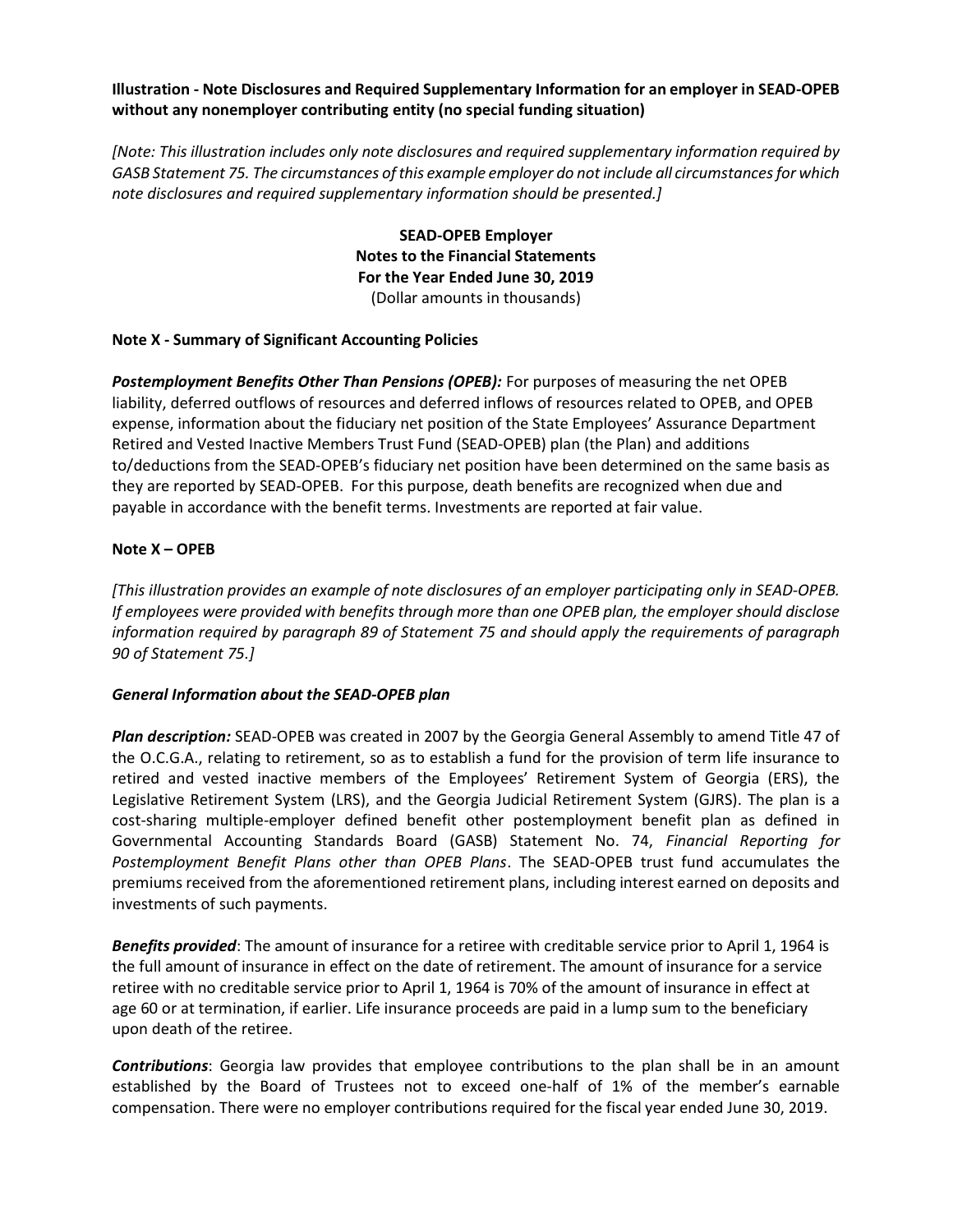## OPEB Liabilities, OPEB Expense, and Deferred Outflows of Resources and Deferred Inflows of Resources Related to OPEB

At June 30, 2019, the Employer reported a liability (asset) of \$XX.XXX for its proportionate share of the net OPEB liability (asset). The net OPEB liability (asset) was measured as of June 30, 2018. The total OPEB liability (asset) used to calculate the net OPEB liability (asset) was based on an actuarial valuation as of June 30, 2017. An expected total OPEB liability (asset) as of June 30, 2018 was determined using standard roll-forward techniques. The Employer's proportion of the net OPEB liability (asset) was based on actual member salaries reported to the SEAD-OPEB plan during the fiscal year ended June 30, 2018. At June 30 2018, the Employer's proportion was X.XXXXXXXX%, which was an increase (decrease) of X.XX % from its proportion measured as of June 30, 2017.

For the year ended June 30, 2019, the Employer recognized OPEB expense of \$X,XXX. At June 30, 2019, the Employer reported deferred outflows of resources and deferred inflows of resources related to OPEB from the following sources:

|                                                                                                                     | <b>Deferred</b><br><b>Outflows of</b><br><b>Resources</b> | <b>Deferred</b><br>Inflows of<br><b>Resources</b> |
|---------------------------------------------------------------------------------------------------------------------|-----------------------------------------------------------|---------------------------------------------------|
| Differences between expected and actual<br>experience                                                               | \$<br>$X, XXX \S$                                         | X,XXX                                             |
| Changes of assumptions                                                                                              | X,XXX                                                     | X,XXX                                             |
| Net difference between projected and actual<br>earnings on OPEB plan investments                                    | X,XXX                                                     | X, XXX                                            |
| Changes in proportion and differences between<br>Employer contributions and proportionate share<br>of contributions | X,XXX                                                     | X,XXX                                             |
| Employer contributions subsequent to the<br>measurement date (Including employer specific)                          | X, XXX                                                    |                                                   |
| Total                                                                                                               | X,XXX                                                     | X,XXX                                             |

Employer contributions subsequent to the measurement date of \$X,XXX are reported as deferred outflows of resources and will be recognized as a reduction of the net OPEB liability in the year ended June 30, 2020. Other amounts reported as deferred outflows of resources and deferred inflows of resources related to OPEB will be recognized in OPEB expense as follows:

| Year ended June 30: |   |       |
|---------------------|---|-------|
| 2020                | Ś | X,XXX |
| 2021                |   | X,XXX |
| 2022                |   | X,XXX |
| 2023                |   | X,XXX |
| 2024                |   | X,XXX |
| Thereafter          |   | X,XXX |

Actuarial assumptions: The total OPEB liability as of June 30, 2018 was determined by an actuarial valuation as of June 30, 2017. Based on the funding policy adopted by the Board on March 15, 2018, the investment rate of return assumption will be changed to 7.30% in the June 30, 2018 actuarial valuation.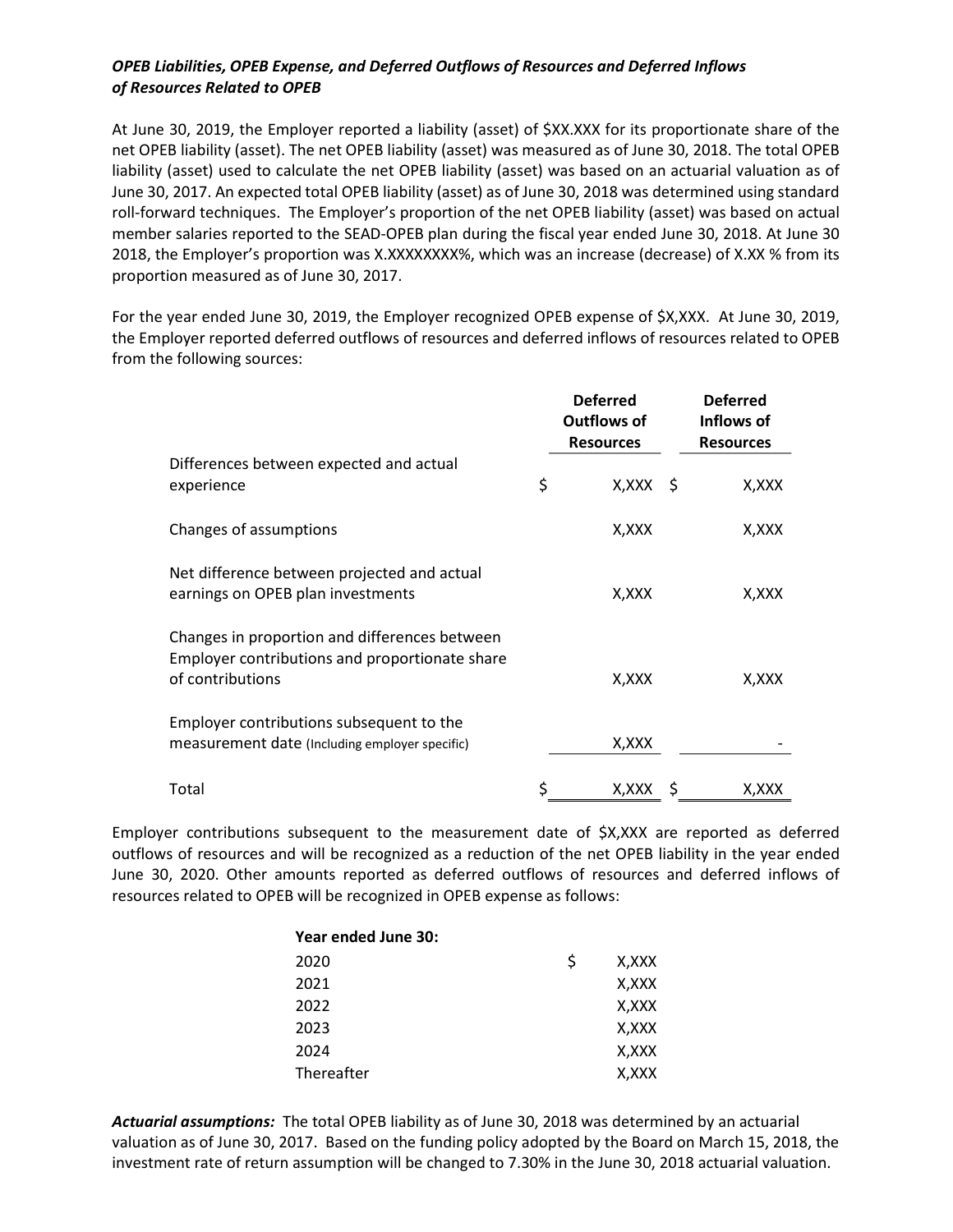Therefore, the investment rate of return used in the roll-forward of the total pension liability is 7.30% using the following actuarial assumptions, applied to all periods included in the measurement:

| Inflation                  | 2.75%                                       |
|----------------------------|---------------------------------------------|
| Salary increases:          |                                             |
| <b>ERS</b>                 | $3.25 - 7.00\%$                             |
| <b>GJRS</b>                | 4.50%                                       |
| <b>LRS</b>                 | N/A                                         |
| Investment rate of return  | 7.30%, net of OPEB plan investment expense, |
|                            | including inflation                         |
| Healthcare cost trend rate | N/A                                         |

| Postretirement mortality rates were based on the RP-2000 Combined Mortality Table with future<br>mortality improvement projected to 2025 with the Society of Actuaries' projection scale BB and set<br>forward 2 years for both males and females for service retirements and dependent beneficiaries. There<br>is a margin for future mortality improvement in the tables used by the plan.                                                                                                                                                                                                                                                                                                                      |                             |                                               |
|-------------------------------------------------------------------------------------------------------------------------------------------------------------------------------------------------------------------------------------------------------------------------------------------------------------------------------------------------------------------------------------------------------------------------------------------------------------------------------------------------------------------------------------------------------------------------------------------------------------------------------------------------------------------------------------------------------------------|-----------------------------|-----------------------------------------------|
| The actuarial assumptions used in the June 30, 2017 valuation were based on the results of an actuarial<br>experience study for the period July 1, 2009 - June 30, 2014.                                                                                                                                                                                                                                                                                                                                                                                                                                                                                                                                          |                             |                                               |
| The long-term expected rate of return on OPEB plan investments was determined using a log-normal<br>distribution analysis in which best-estimate ranges of expected future real rates of return (expected<br>nominal returns, net of plan investment expense and the assumed rate of inflation) are developed for<br>each major asset class. These ranges are combined to produce the long-term expected rate of return by<br>weighting the expected future real rates of return by the target asset allocation percentage and by<br>adding expected inflation. The target asset allocation and estimates of arithmetic real rates of return for<br>each major asset class are summarized in the following table: |                             |                                               |
| <b>Asset class</b>                                                                                                                                                                                                                                                                                                                                                                                                                                                                                                                                                                                                                                                                                                | <b>Target</b><br>allocation | Long-term<br>expected real<br>rate of return* |
| Fixed income                                                                                                                                                                                                                                                                                                                                                                                                                                                                                                                                                                                                                                                                                                      | 30.00%                      | $(0.50)$ %                                    |
| Domestic large equities                                                                                                                                                                                                                                                                                                                                                                                                                                                                                                                                                                                                                                                                                           | 37.20                       | 9.00                                          |
| Domestic mid equities                                                                                                                                                                                                                                                                                                                                                                                                                                                                                                                                                                                                                                                                                             | 3.40                        | 12.00                                         |
| Domestic small equities                                                                                                                                                                                                                                                                                                                                                                                                                                                                                                                                                                                                                                                                                           | 1.40                        | 13.50                                         |
| International developed market equities                                                                                                                                                                                                                                                                                                                                                                                                                                                                                                                                                                                                                                                                           | 17.80                       | 8.00                                          |
| International emerging market equities                                                                                                                                                                                                                                                                                                                                                                                                                                                                                                                                                                                                                                                                            | 5.20                        | 12.00                                         |
| Alternatives                                                                                                                                                                                                                                                                                                                                                                                                                                                                                                                                                                                                                                                                                                      | 5.00                        | 10.50                                         |
|                                                                                                                                                                                                                                                                                                                                                                                                                                                                                                                                                                                                                                                                                                                   |                             |                                               |
| Total                                                                                                                                                                                                                                                                                                                                                                                                                                                                                                                                                                                                                                                                                                             | 100.00%                     |                                               |
| * Rates shown are net of inflation                                                                                                                                                                                                                                                                                                                                                                                                                                                                                                                                                                                                                                                                                |                             |                                               |

Discount rate: The discount rate used to measure the total OPEB liability was 7.30%. The projection of cash flows used to determine the discount rate assumed that plan member contributions will be made at the current contribution rate and that employer and State of Georgia contributions will be made at rates equal to the difference between actuarially determined contribution rates and the member rate. Based on those assumptions, the OPEB plan's fiduciary net position was projected to be available to make all projected future benefit payments of current plan members. Therefore, the long-term expected rate of return on OPEB plan investments was applied to all periods of projected benefit payments to determine the total OPEB liability.

Sensitivity of the Employer's proportionate share of the net OPEB liability to changes in the discount rate: The following presents the Employer's proportionate share of the net OPEB liability calculated using the discount rate of 7.30 %, as well as what the Employer's proportionate share of the net OPEB liability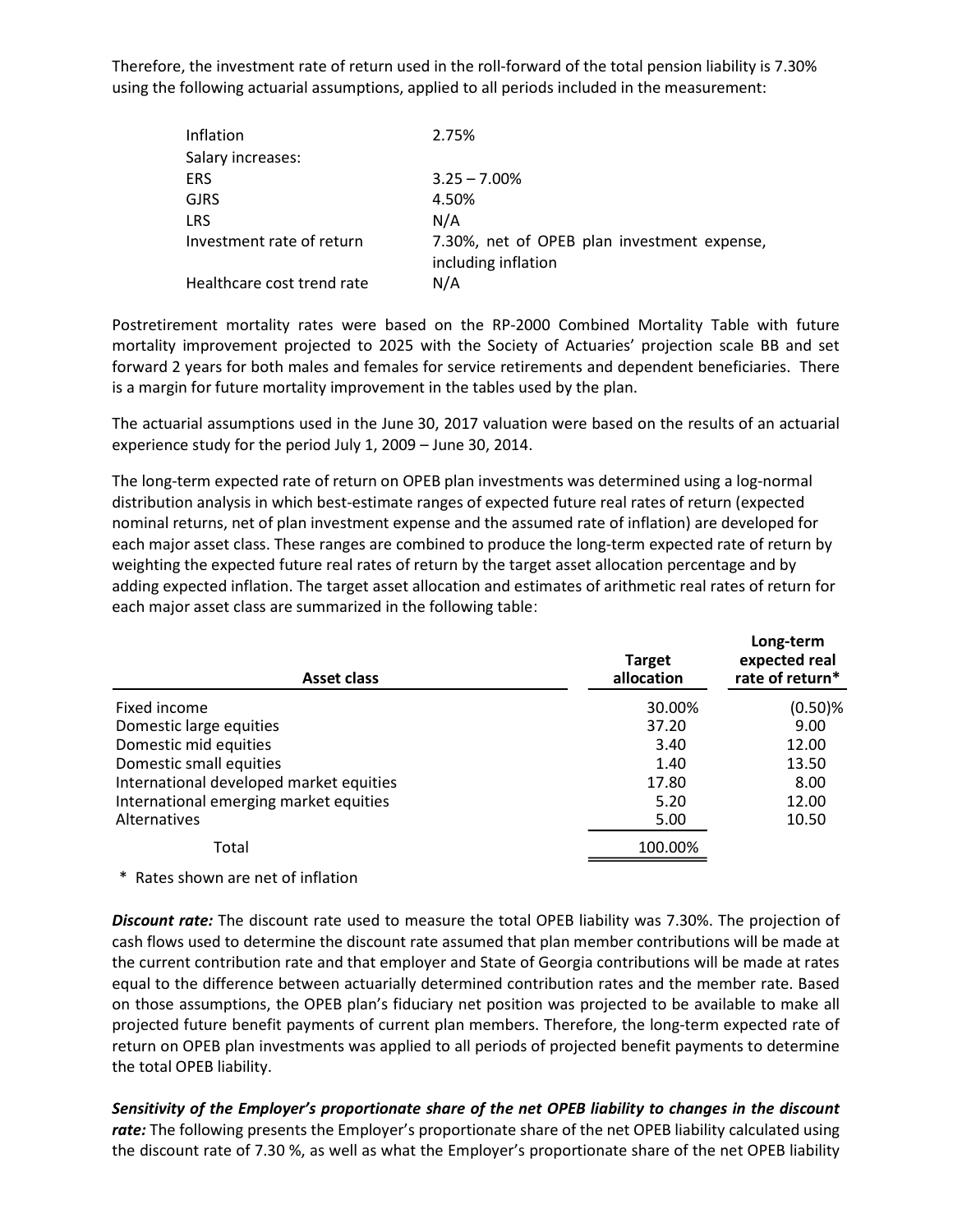would be if it were calculated using a discount rate that is 1-percentage-point lower (6.30 %) or 1 percentage-point higher (8.30 %) than the current rate:

|                                       | 1%                         | Current                  | 1%                            |
|---------------------------------------|----------------------------|--------------------------|-------------------------------|
|                                       | <b>Decrease</b><br>(6.30%) | discount rate<br>'7.30%) | <b>Increase</b><br>$(8.30\%)$ |
| Employer's proportionate share of the |                            |                          |                               |
| net OPEB liability (asset)            | XXX, XXX                   | XXX, XXX                 | XXX,XXX                       |

OPEB plan fiduciary net position: Detailed information about the OPEB plan's fiduciary net position is available in the separately issued ERS comprehensive annual financial report which is publically available at www.ers.ga.gov/financials.

## Payables to the OPEB plan

[If the Employer reported payables to the defined benefit OPEB plan, it should disclose information required by paragraph 142 of Statement 75.]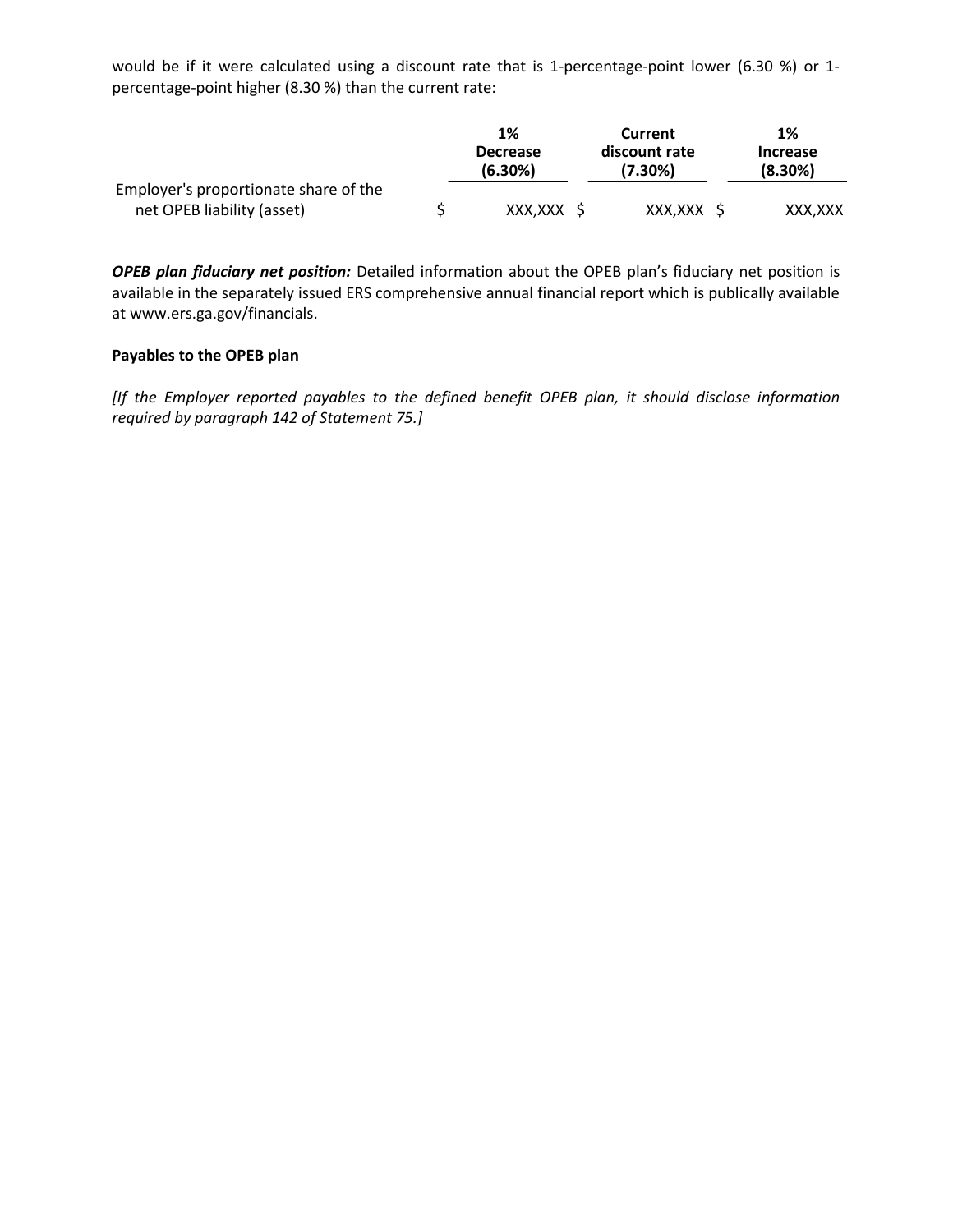## SEAD-OPEB Employer Required Supplementary Information Schedule of Proportionate Share of the Net OPEB Liability (Asset) For the Year Ended June 30

(Dollar amounts in thousands)

|                                                                                                    | 2019                | 2018     |
|----------------------------------------------------------------------------------------------------|---------------------|----------|
| Employer's proportion of the net OPEB liability (asset)                                            | $X$ . $XX$ $X$ $\%$ | X.XXX%   |
| Employer's proportionate share of the net OPEB<br>liability                                        | $$$ XX, XXX         | XX,XXX   |
| Employer's covered payroll                                                                         | S XX, XXX           | XX,XXX   |
| Employer's proportionate share of the net OPEB<br>liability as a percentage of its covered payroll | $X.XX\%$            | $X.XX\%$ |
| Plan fiduciary net position as a percentage of the total<br><b>OPEB</b> liability                  | 129.46%             | 130.17%  |

Note: Schedule is intended to show information for the last 10 fiscal years. Additional years will be displayed as they become available.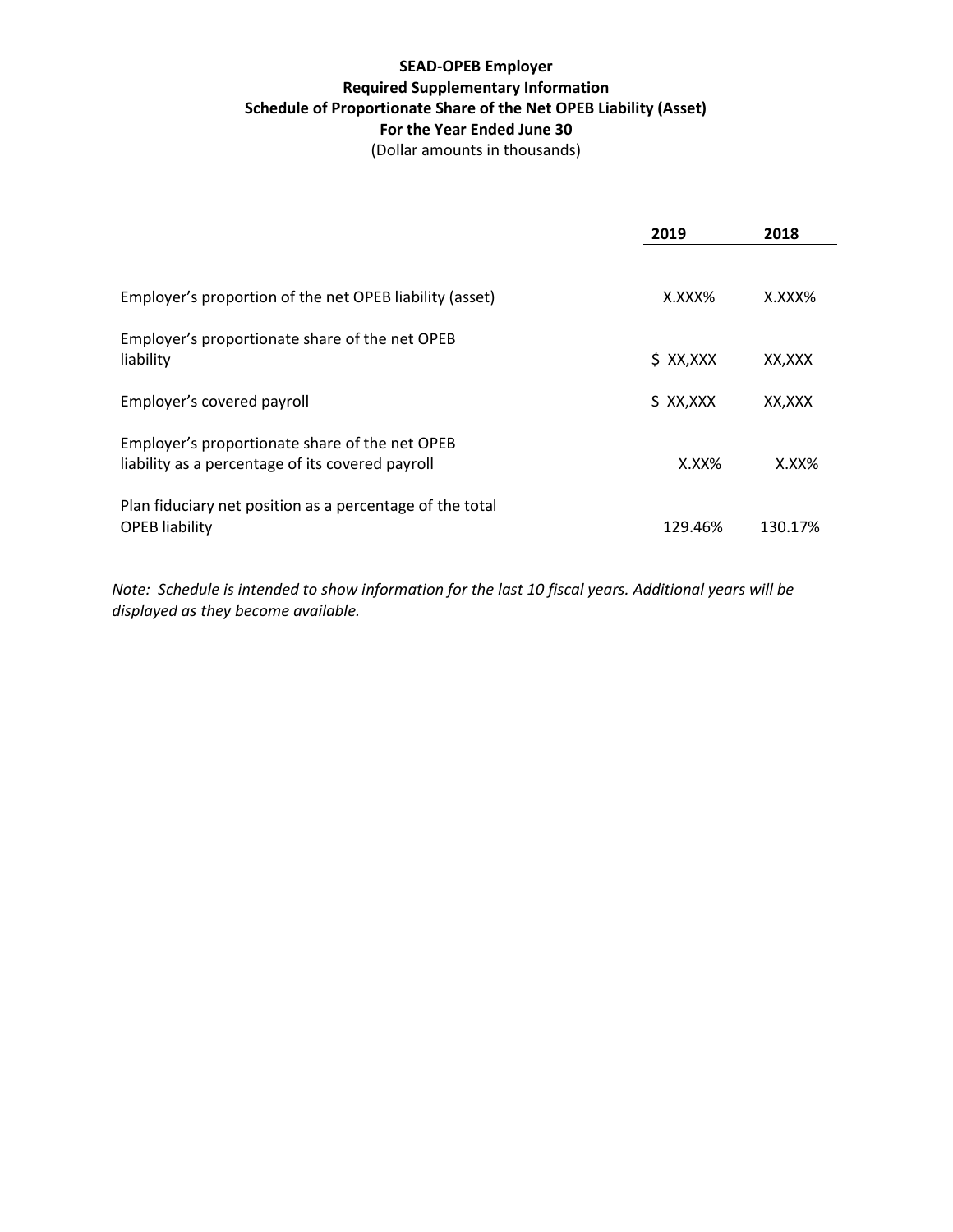|                                                                            |    |           |          |          | Required Supplementary Information<br>(Dollar amounts in thousands)<br>For the Year Ended June 30<br>Schedule of Contributions<br>SEAD-OPEB Employer |        |        |        |          |          |        |
|----------------------------------------------------------------------------|----|-----------|----------|----------|------------------------------------------------------------------------------------------------------------------------------------------------------|--------|--------|--------|----------|----------|--------|
|                                                                            |    | 2019      | 2018     | 2017     | 2016                                                                                                                                                 | 2015   | 2014   | 2013   | 2012     | 2011     | 2010   |
| Contractually required<br>contribution                                     |    | \$ XX,XXX | XX,XXX   | XX,XXX   | XX, XXX                                                                                                                                              | XX,XXX | XX,XXX | XX,XXX | XX,XXX   | XX, XXX  | XX,XXX |
| Contributions in relation to the<br>contractually required<br>contribution |    | XX,XXX    | XX,XXX   | XX,XXX   | XX, XXX                                                                                                                                              | XX,XXX | XX,XXX | XX,XXX | XX,XXX   | XX, XXX  | XX,XXX |
| Contribution deficiency (excess)                                           | s, | XX,XXX    | XX,XXX   | XX,XXX   | XX, XXX                                                                                                                                              | XX,XXX | XX,XXX | XX,XXX | XX,XXX   | XX, XXX  | XX,XXX |
| Employer covered payroll                                                   |    | \$ XX,XXX | XX,XXX   | XX,XXX   | XX,XXX                                                                                                                                               | XX,XXX | XX,XXX | XX,XXX | XX,XXX   | XX,XXX   | XX,XXX |
| Contributions as a percentage<br>of covered payroll                        |    | $X.XX\%$  | $X.XX\%$ | $X.XX\%$ | $X.XX\%$                                                                                                                                             | X.XX%  | X.XX%  | X.XX%  | $X.XX\%$ | $X.XX\%$ | X.XX%  |
|                                                                            |    |           |          |          |                                                                                                                                                      |        |        |        |          |          |        |